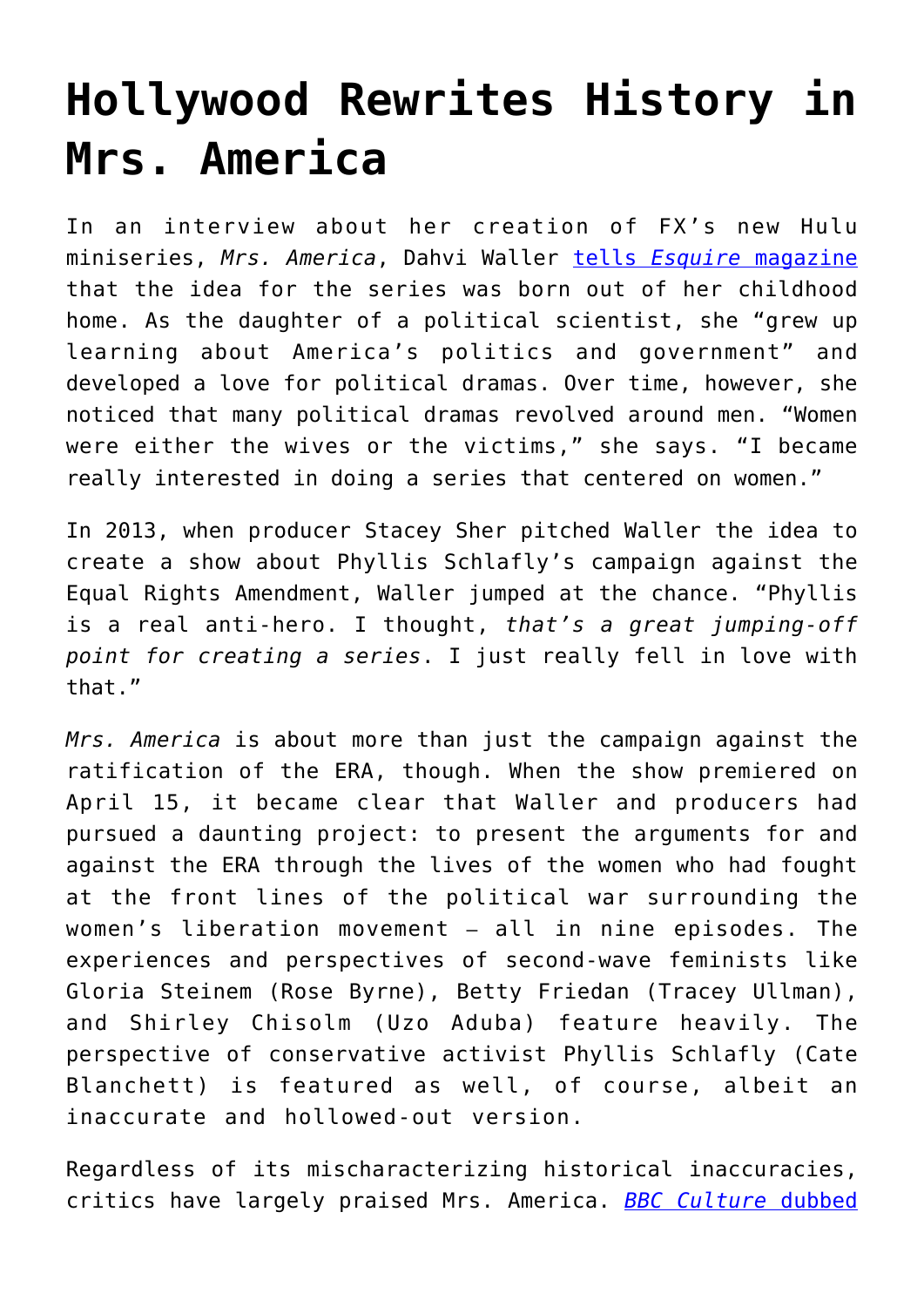[it a "smart tale,"](http://www.bbc.com/culture/story/20200402-mrs-america-review-a-smart-tale-of-an-anti-feminist-icon) and *[USA Today](https://www.usatoday.com/story/entertainment/tv/2020/04/14/mrs-america-review-cate-blanchett-rules-unapologetic-era-story/2961077001/)* [named it a "powerful drama."](https://www.usatoday.com/story/entertainment/tv/2020/04/14/mrs-america-review-cate-blanchett-rules-unapologetic-era-story/2961077001/) "*Mrs. America* … mines the past for conflicts and contradictions with contemporary relevance, splicing warm-hued archival footage with deeply researched scripts with a roving structure," [wrote one reviewer at](https://www.theguardian.com/tv-and-radio/2020/apr/15/mrs-america-cate-blanchett-fx-hulu) *[The Guardian](https://www.theguardian.com/tv-and-radio/2020/apr/15/mrs-america-cate-blanchett-fx-hulu)*[.](https://www.theguardian.com/tv-and-radio/2020/apr/15/mrs-america-cate-blanchett-fx-hulu) Is this account of the rise and fall of the ERA a "history lesson" [as](https://www.vulture.com/2020/04/mrs-america-fx-on-hulu-review.html) *[Vulture](https://www.vulture.com/2020/04/mrs-america-fx-on-hulu-review.html)* [would have it,](https://www.vulture.com/2020/04/mrs-america-fx-on-hulu-review.html) or is it an embellished drama? *Mrs. America* is both.

Blanchett shines as a clever and cunning version of Schlafly. Perhaps one aspect of Schlafly that Blanchett and producers nail is her appearance and voice. Schlafly's elegant hairstyle and clothing were perfectly mirrored in Blanchett, according to Schlafly's niece. "It was very surreal to listen to Cate Blanchett," [Suzanne Venker](https://www.suzannevenker.com/), Schlafly's niece and popular commentator, told me in an interview. "She just did an amazing job on that front." Unfortunately, that's where the similarities end. "They showed Phyllis as very cold and calculating—very calculating—like she was conniving in figuring out how she was going to get power by using people around her, and it's so far from the truth it's ridiculous."

Throughout the first several episodes, viewers are led to believe that Schlafly's decision to take up the mantle in the fight against the ERA resulted primarily from a desire for selfish political gain. Schlafly is shown smugly dismissing her dowdy fellow STOP ERA campaigners as they negotiate which one of them should become the face of their movement. Show writers are so intent on vilifying Schlafly that they don't mind belittling one of the largest, female-driven grassroots campaigns ever to have been launched in the United States.

"I think the show is quite patronizing toward the women who volunteered for and followed my mother," Schlafly's daughter Anne Schlafly Cori told me. "I spent a great deal of time with the women who volunteered for and followed my mother, and some of them are still alive. It's important to recognize that rather than actually explore the women who followed my mother,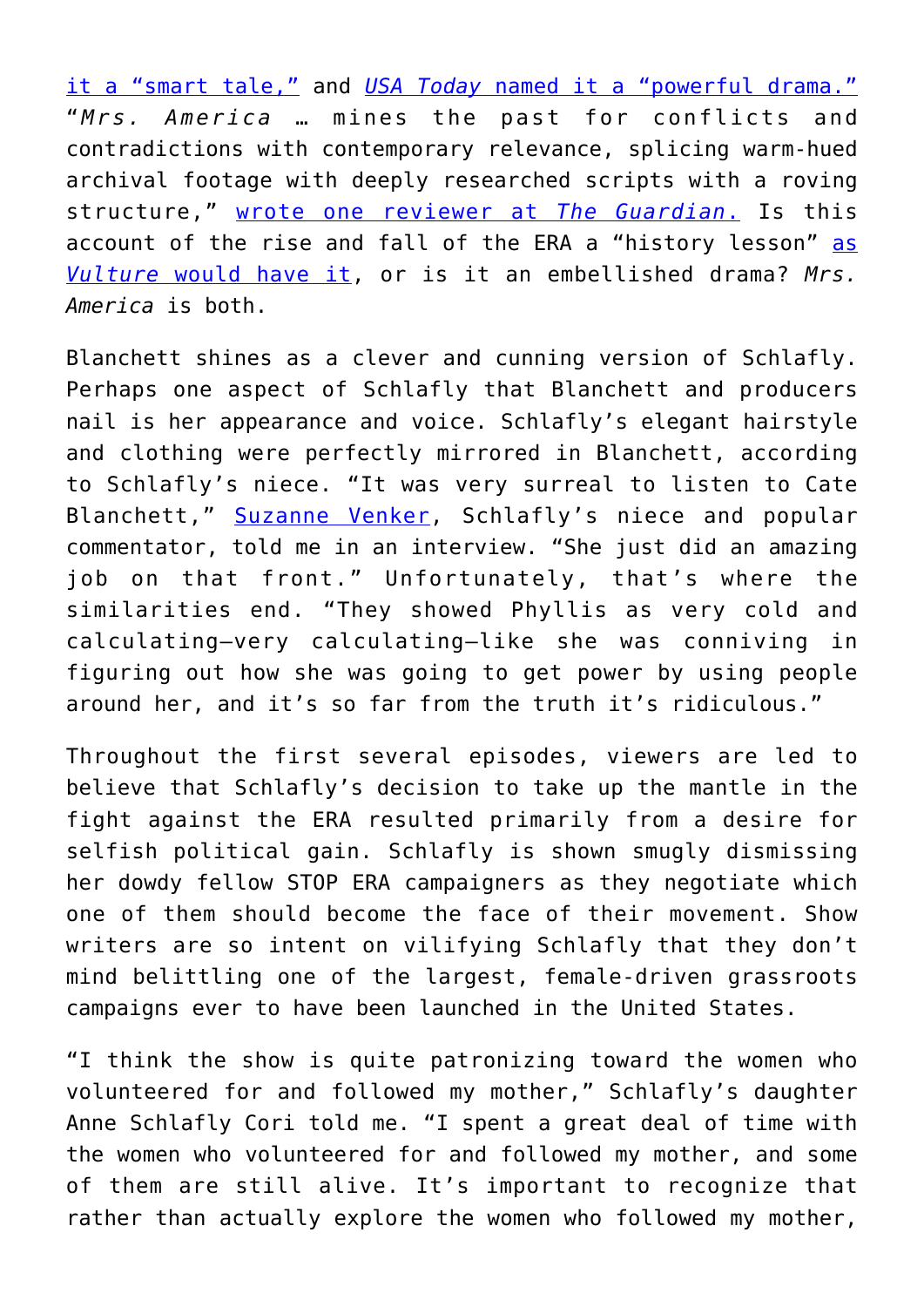most of the characters that they have are manufactured fictional characters who never existed."

In an [interview with](https://www.youtube.com/watch?v=x3hJu87Par4) *[Extra](https://www.youtube.com/watch?v=x3hJu87Par4)* about her portrayal of Schlafly, Blanchett said that "the thing that I found very curious is, what is it that's so frightening and drastic about equality? I think that the series really does ask that."

Throughout the show, writers relegate Schlafly's perspective to little more than a foil to Waller's heroines, and in the process, they bastardize it. Schlafly fought against the ERA, not because she balked at the idea of equality, but because she believed the Constitution *already* provided men and women with equal rights.

Furthermore, she believed that the ERA was a Trojan horse of an amendment that carried dangers which would snowball after ratification. What Schlafly opposed was the delineation of the sexes in the Constitution. Her war was not with women but with ideas.

"You'll not find her anywhere in any of the archives, saying, 'You should stay at home and have no other life besides being a wife and a mother.' Never would she say it, never would she think it—never did she think it," Venker said. "She believed in choice."

Schlafly's life was one of nuance and balance: She embraced her choice to enter the fray of politics while boldly championing the family. "I think we correctly tell [women] that the main fulfillment for most women is in the house," [Schlafly told Phil Donahue in 1975](https://www.youtube.com/watch?v=s13qZnKdLQ8). "When I look back on those years when I was doing the laundry and cooking and spending my evenings giving baths, those were happy years, and there isn't anything I'm doing now that's more exciting or more fulfilling than those lovely years when my children were very young." Schlafly would have been the first to tell you that she believed a woman should have – and already had – the freedom to